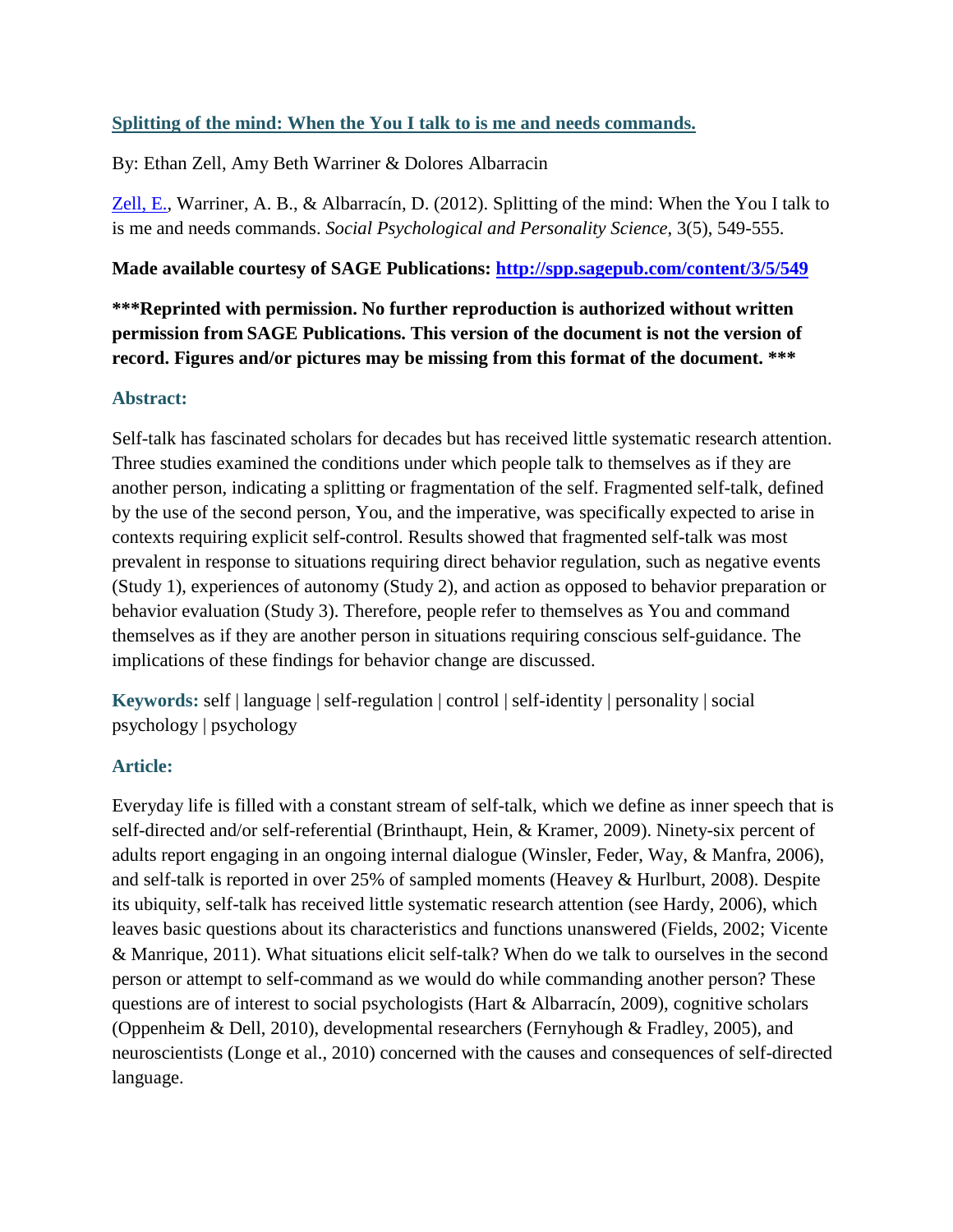Theorists have long assumed that behavior regulation is achieved in part through the use of selftalk (e.g., Freud, 1927; Meichenbaum, 1977), yet evidence for these assertions has been elusive. The present research argues that fragmented self-talk, that is, self-talk in the form of second person statements (you can do it) and use of the imperative (act nice) should arise in situations requiring behavior regulation. An argument for this assumption is that, developmentally, the conscious control of human behavior is executed by somebody other than the actor, such as a caretaker or teacher. Therefore, initial commands associated with behavior control should have been committed to memory in the second person (Vygotsky, 1934/1987), suggesting that future verbal executions may proceed in a similar fashion. What was fragmented because the commander and the actor were physically independent may engender self-fragmentation within an actor using the same communicative schema to self-command.

If fragmented self-talk occurs in situations that require self-control, several conditions may predict the frequency of use of the second person and the imperative. In particular, we argue that fragmented self-talk may ensue in response to negative events, when people feel autonomous, and when they are currently attempting to execute a behavior. Relative to positive events, negative events have been shown to correlate with increased attention, memory, mental simulation, and causal analysis, and by definition require heightened self-control to either resolve the negative event or prevent its worsening (see Baumeister, Bratslavsky, Finkenauer, & Vohs, 2001; Rozin & Royzmen, 2001). Another potential trigger of fragmented self-talk may be circumstances in which people feel autonomous (see Ryan & Deci, 2006) and therefore must exercise self-control as opposed to situations in which their behavior is externally constrained. Finally, the need for self-control may be increased during action relative to preparation/planning and postbehavior evaluation. Such increases in the need for self-control may result in greater prevalence of fragmented self-talk manifested in the use of the second person and the imperative.

Given that self-talk influences emotion (Wood, Perunovic, & Lee, 2009), athletic performance (Hatzigeorgiadis, Zourbanos, Galanis, & Theodorakis, 2011), intellectual performance (Senay, Albarracín, & Noguchi, 2010), and self-regulation (Tullett & Inzlicht, 2010), it is critical to uncover factors that elicit internal speech in the first place. However, few studies have examined whether and when contextual factors, such as the need for control, influence the content of selftalk. We argue that the self-system copes with situational demands for control by subdividing itself into two roles: a commander and a doer. Indeed, as self-regulatory skills develop, children learn to command themselves using self-talk much in the same way parents and caregivers used social speech to externally command them (see Winsler, 2009). Therefore, people should actively fragment the self into two entities when executive control is required, and this fragmentation should be reflected by imperative commands and the use of You in self-talk.

Three studies examined the conditions under which people refer to themselves as You and command themselves as if they are talking to another person. This splitting of the mind was expected to emerge in the presence of negative events, autonomous decisions, and action. In Study 1, participants imagined experiencing a positive event (e.g., winning a photography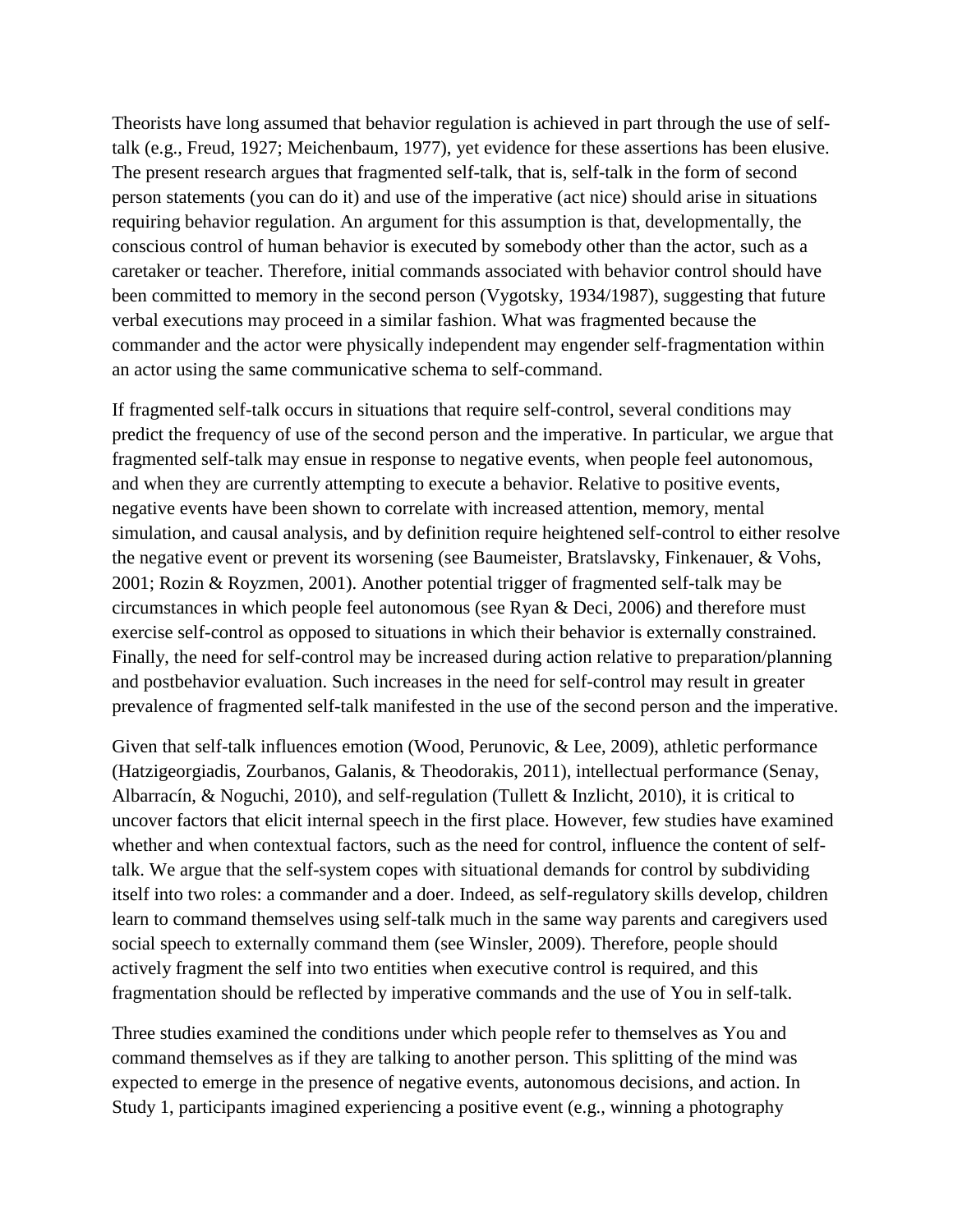contest) or a negative event (e.g., being insulted by a crowd of people). In Study 2, participants imagined being autonomous (e.g., deciding whether or not to get out of bed) or externally constrained (e.g., remaining silent by order of one's parents). In Study 3, participants imagined situations involving action (e.g., mingling with people at a party), behavior preparation (e.g., considering whether or not to go to a party), or behavior evaluation (e.g., reflecting on one's experience at a party).1 Events were imagined in the current research so that we could test how self-talk varied as a function of numerous scenarios without the need for large samples and multiple laboratory sessions. Additionally, we utilized third-person scenarios, where participants imagined the experiences of another person as if they were the actor. This decision was made to avoid explicitly using first-person scenarios that would necessarily prime participants with I or You self-references. After reading the scenarios, participants wrote down what the actors would say to themselves as the events occurred, based on their own experiences with similar situations. Participants' self-talk was coded for self-fragmentation in terms of use of the second pronominal person and the imperative grammatical category. We hypothesized that negative events, personal control, and action would increase fragmented self-talk.

Study 1: Fragmented Self-Talk Following Negative Events

The purpose of Study 1 was to test whether negative events promote fragmented self-talk. Participants read through a series of scenarios describing situations that were either positive or negative and were then asked to imagine and write down what the person experiencing the event was privately saying to himself or herself as the event unfolded.

## Method

#### Participants and Procedure

Forty-eight psychology students (35 female) participated in the study in exchange for course credit. Participants completed a questionnaire titled "self-talk scenarios." At the outset of the questionnaire, participants were given the following introduction: "In many situations and to varying degrees, people engage in a form of internal dialogue. Rather than just vague, unidentified thoughts, people actually respond to events or stimuli with short comments or sometimes even engage in full fledge conversations with themselves. This study is interested in the content of that inner speech or self-talk." The following pages contained a set of hypothetical scenarios representing common daily life situations experienced by a few different characters. Participants were asked to read the scenarios carefully and—based on their own personal knowledge of similar situations—imagine what the character might say to himself or herself as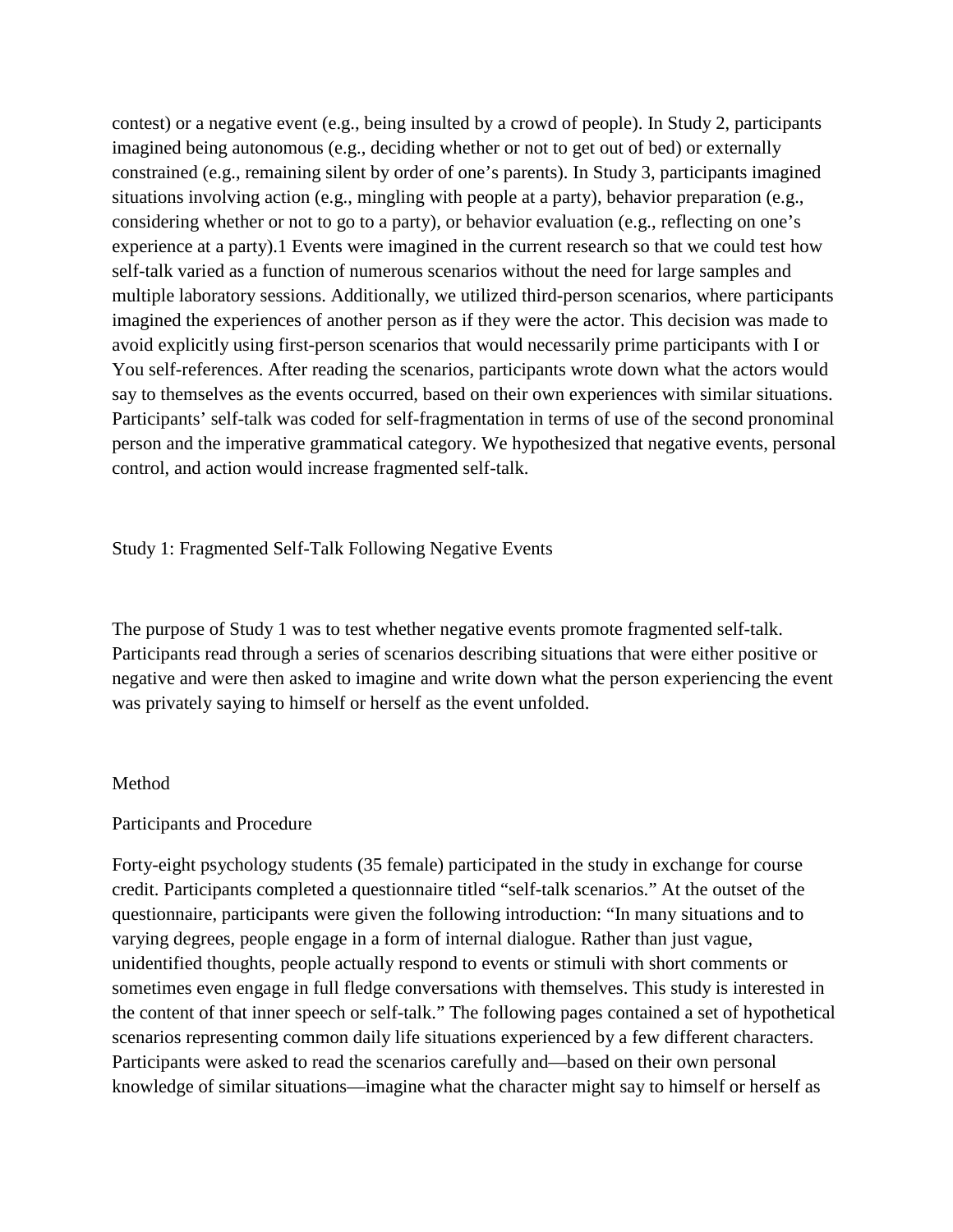the situation unfolded. Space was provided for participants to write the imagined statements as they emerged, just as they would have appeared in the person's internal dialogue. Participants were asked to record these statements verbatim, as if they had a tape recorder inside their heads.

Participants then read eight hypothetical scenarios, four about positive situations and four about negative situations (see Table 1). The eight scenarios were presented in a random order. In a pilot study, students rated the positivity of the scenarios on 1 (very negative) to 7 (very positive) scales. As anticipated, positive events ( $\alpha$  = .68, M = 6.53, SD = 0.48) were perceived as substantially more positive than negative events ( $\alpha$  = .70, M = 3.06, SD = 0.72), t(31) = 21.49, p < .001. After reading each of these scenarios, participants were asked to imagine what was going through the person's mind at the time of the event and to record this self-talk on several lines. Participants were told that they could use all or none of these lines depending on how much selftalk they would generate in each situation. They were also told that informal speech (single words, fragments, swear words, etc.) is common during internal dialogue, and therefore acceptable to use in the provided spaces.

#### **Table 1 is omitted from this formatted document.**

#### Coding

An undergraduate research assistant divided participant's self-talk into self-statements that reflected a single expression (see Cloonan, 1971). Participant's self-talk generated in response to the scenarios was then coded along several dimensions. First, each self-statement was coded for type of pronominal person. Statements that included self-references in the form of You were coded as second person (e.g., C'mon, you got this), whereas self-references in the form of I or Me were coded as first person (e.g., I need to do something impressive). Additionally, self-talk type was coded based upon whether statements were in the imperative (command/request), interrogative (question), declarative (declaration), or exclamatory (powerful emotion) form. Finally, the valence of each statement was coded as positive or negative. That is, statements were coded based on whether they conveyed expressions of positive emotions (e.g., This is awesome) or negative emotions (e.g., I'm so disappointed). In preparation for data analysis, we first counted the total number of statements generated in response to positive and negative events and then obtained proportions of pronominal person, type, and valence over the total number of thoughts for that class of events. This allowed us to ensure that any differences in self-talk could not simply be attributed to a greater amount of self-talk generated in response to positive or negative events.

#### Coder Reliability

A trained undergraduate research assistant who was unaware of the scenario content or research hypotheses coded each variable. An expert coder also coded 20% of the data set along the same categories. Interrater agreement was strong across all variables (ks > .73). For this reason, only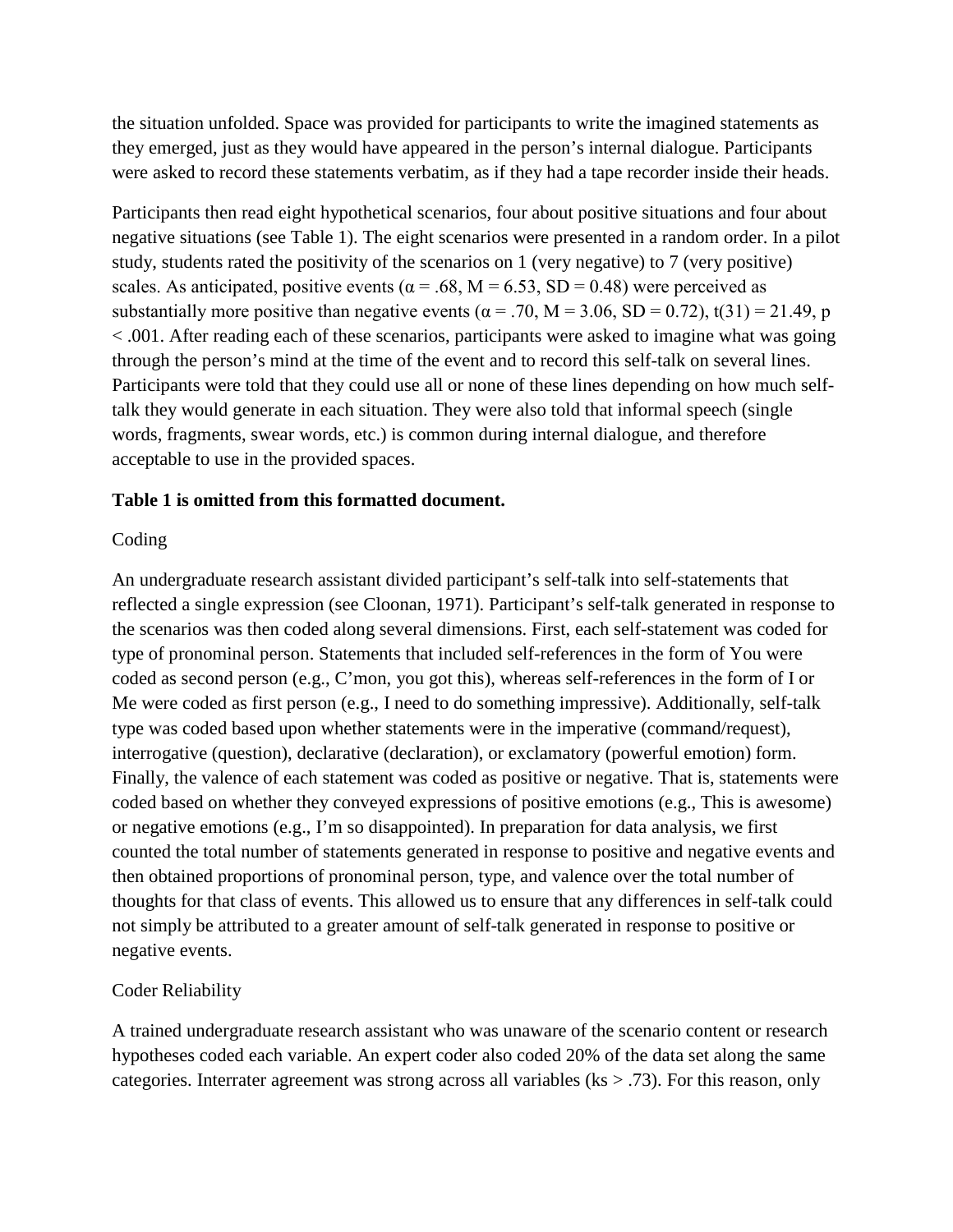the coding provided by the undergraduate research assistant was analyzed in the results that follow.

### Results and Discussion

### Self-Fragmentation

We first examined whether a negative scenario valence produced more frequent use of the second person and the imperative than positive valence. As anticipated, the proportion of statements that explicitly referenced the self as You was significantly greater in response to negative scenarios (M proportion = .04,  $SD = 0.09$ ) than positive scenarios (M proportion = .01,  $SD = 0.09$ ,  $t(47) = 3.98$ ,  $p < .001$ . Also consistent with predictions, the proportion of statements in the imperative form was significantly greater in response to negative scenarios (M proportion  $= .07$ , SD  $= 0.09$ ) than positive scenarios (M proportion  $= .01$ , SD  $= 0.04$ ), t(47)  $= 5.19$ , p  $< .001$ . Finally, proportions indexing the use of You and the imperative were significantly correlated in response to negative scenarios ( $r = .28$ ,  $p = .05$ ) but not positive scenarios ( $r = -.05$ ,  $p = .72$ ). This finding suggests that use of the second person and the imperative co-occur in response to negative events but remain independent in response to positive events.

#### Valence

Not surprisingly, self-talk that referred to positive emotions was more frequent in response to positive scenarios (M proportion = .97,  $SD = .08$ ) than negative scenarios (M proportion = .17,  $SD = 0.19$ ,  $t(47) = 27.65$ ,  $p < .001$ . This influence of scenario type on the valence of the self-talk suggests a successful manipulation of event valence.2

Study 2: Effects of Autonomy on Fragmented Self-Talk

Our second study examined whether self-talk varies as a function of whether people are making internally guided, autonomous decisions or decisions that are externally constrained by others. We anticipated that internally guided choices and behavior would be accompanied by selffragmentation to a greater extent than externally guided choices.

## Method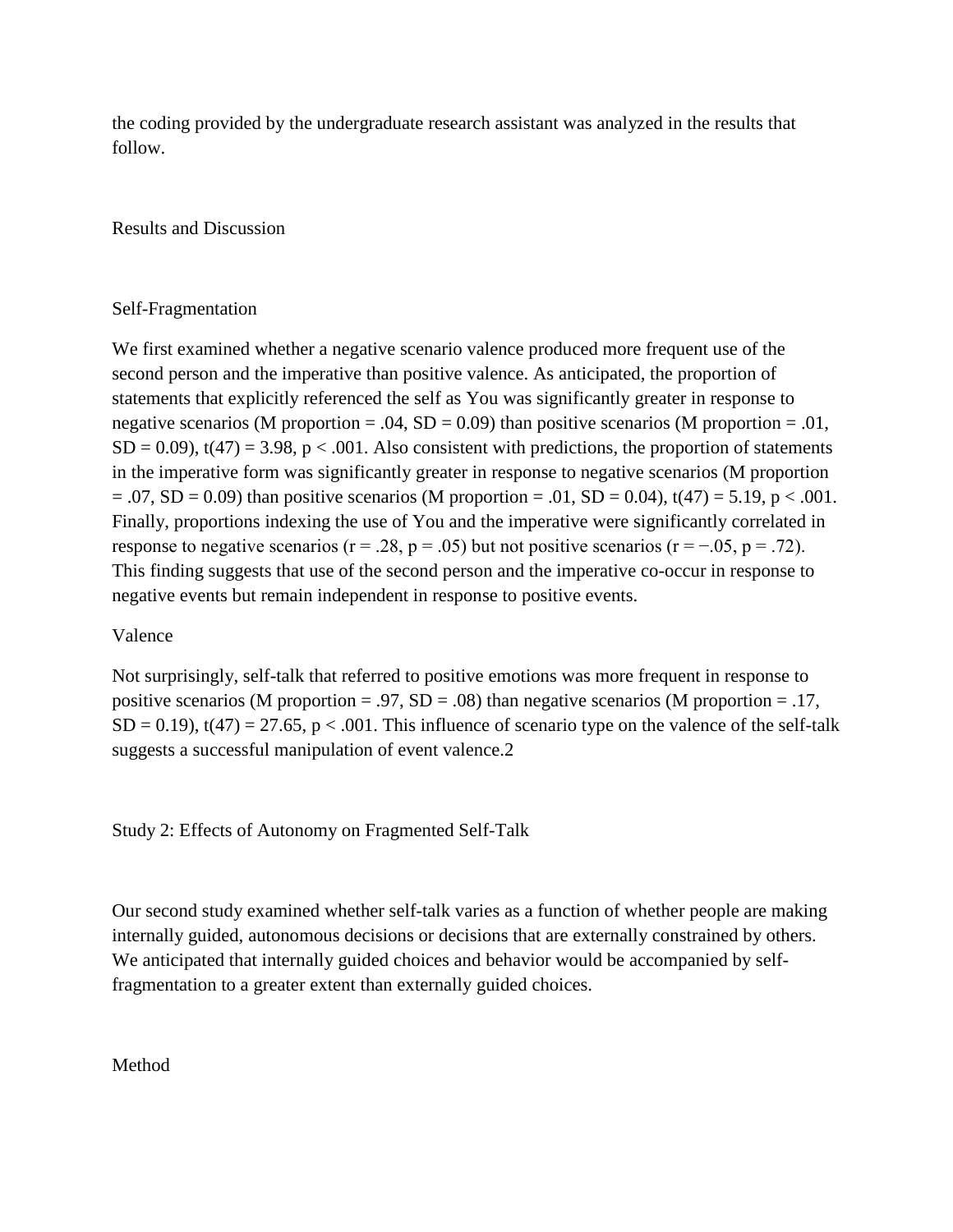### Participants and Procedure

Forty-six students (27 female) participated in the study in exchange for course credit. Participants completed a questionnaire titled "self-talk scenarios" which had the same instructions and introduction as the ones in Study 1. Participants read eight randomly arranged scenarios and listed self-talk that might be going on in the actor's head during the described experience. Half of the scenarios characterized a situation in which someone had to make a decision or engage in a behavior as a result of strong external demands (see Table 2). The other half of the scenarios comprised a situation in which someone had to make a decision or engage in a behavior as a result of their own internal motivation. Participants were given several lines to record what might be going through their minds as they imagined each of these scenarios. In a pilot study, students rated how autonomous the actors were on 1 (not at all) to 7 (very much) scales. As anticipated, actors making internal choices ( $\alpha$  = .68, M = 4.34, SD = 0.99) were perceived as more autonomous than actors making external choices ( $\alpha$  = .71, M = 2.66, SD = 0.85),  $t(32) = 7.89$ ,  $p < .001$ .

### **Table 2 is omitted from this formatted document.**

### Coding and Organization

Participant's self-talk generated in response to the scenarios was coded along the same dimensions utilized in Study 1 by an undergraduate research assistant blind to the scenario content and research hypotheses. Again, based on expert coding obtained for 20% of the responses, the interrater agreement was strong ( $ks > .75$ ). For this reason, only coding from the undergraduate research assistant was analyzed in the results that follow. As in Study 1, self-talk mean proportions were calculated for the pronominal person, type, and valence variables.

Results and Discussion

#### Self-Fragmentation

The proportion of statements that explicitly referenced the self as You was significantly greater in response to internal choices (M proportion = .09,  $SD = 0.12$ ) than external choices (M proportion = .05, SD = 0.07),  $t(45) = 2.18$ , p = .04. In addition, the proportion of statements in the imperative form was significantly greater in response to internal choices (M proportion  $= .18$ ,  $SD = 0.15$ ) than external choices (M proportion = .14,  $SD = 0.13$ ),  $t(45) = 2.19$ , p = .03. Finally, proportions indexing the use of You and the imperative were significantly correlated in response to internal choices ( $r = .45$ ,  $p = .002$ ) but not external choices ( $r = .26$ ,  $p = .08$ ). This finding suggests that use of the second person and the imperative co-occur in response to internal choices but remain more independent in response to external choices. In sum, these results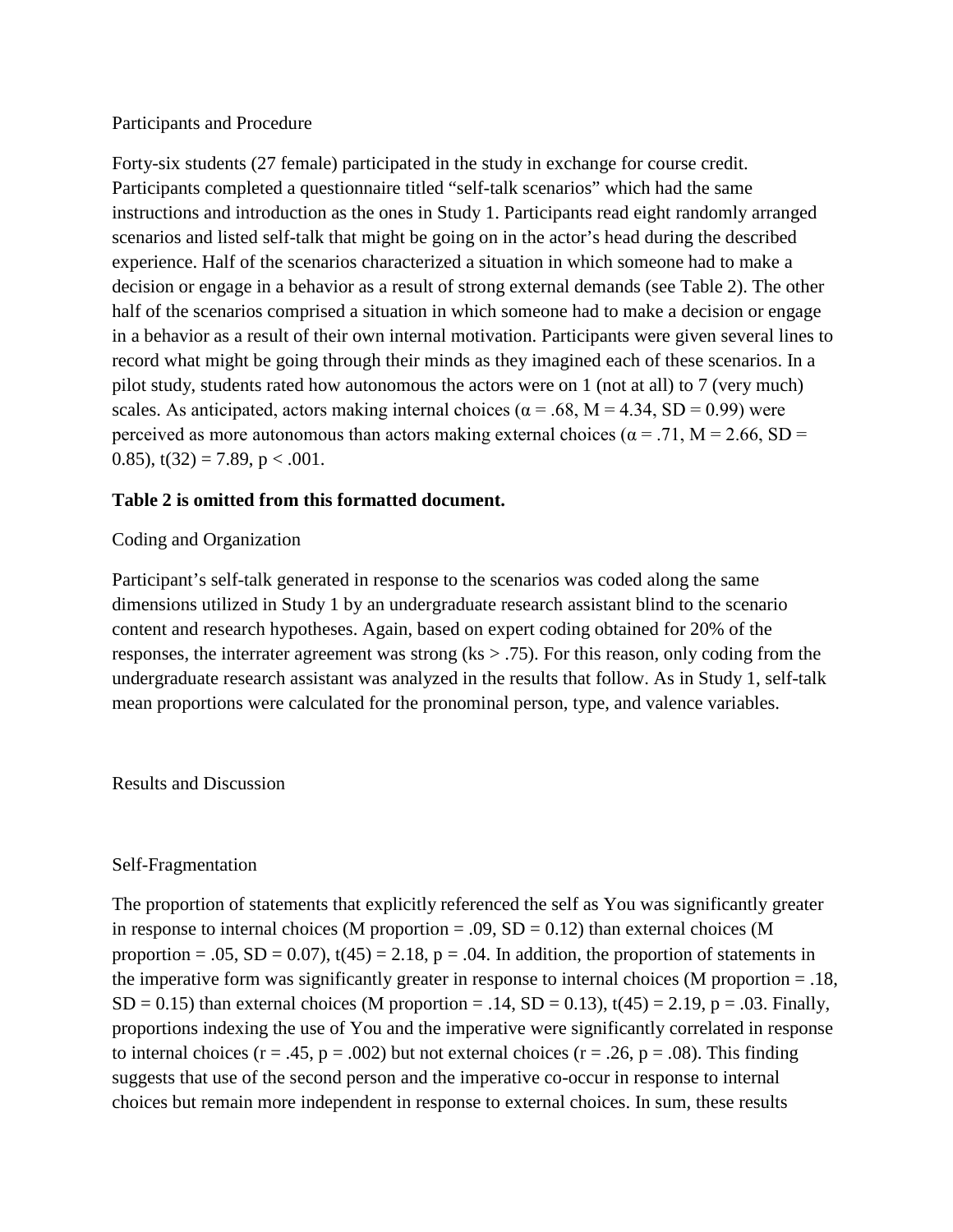demonstrated that personal control or automony, which normally increase efforts at selfregulation (Ryan & Deci, 2006), increased fragmented self-talk.

## Valence

The frequency of positive self-talk did not differ across internal choices (M proportion = .28, SD  $= 0.30$ ) and external choices (M proportion = .25, SD = 0.27), t(45) = 0.56, p = .58. This demonstrates that the effect of internal versus external choices on fragmented self-talk was not the result of differences in scenario valence.3

Study 3: Fragmented Self-Talk as a Result of Action

The final study examined how self-talk varies across the three critical action phases of behavior preparation, action, and evaluation. We predicted that fragmented self-talk would be more frequent during the action phase than the preparation or evaluation phases, indicative of an attempt to regulate or control an ongoing stream of behavior.

# Method

# Participants and Procedure

Seventy-three students (48 female) participated in the study in exchange for course credit. The procedure largely followed that of the previous studies. Participants read three randomly arranged scenarios about a behavior sequence that included action, preparation, and evaluation phases (see Table 3). Participants were given several lines to record what might be going through their minds as they imagined each of the three scenarios. In a pilot study ( $n = 33$ ), students read the scenarios and indicated whether they reflected preparation, action, or evaluation. Scenarios depicting preparation were correctly identified 76% of the time. Scenarios depicting action were correctly identified 73% of the time. Finally, scenarios depicting evaluation were correctly identified 67% of the time. Thus, the scenarios were generally perceived as reflecting preparation, action, or evaluation, as intended.

# **Table 3 is omitted from this formatted document.**

# Coding

As in the previous studies, coding was done by an undergraduate research assistant, and an expert coder rated 20% of the responses. Interrater agreement was strong ( $\text{ks} > .71$ ), which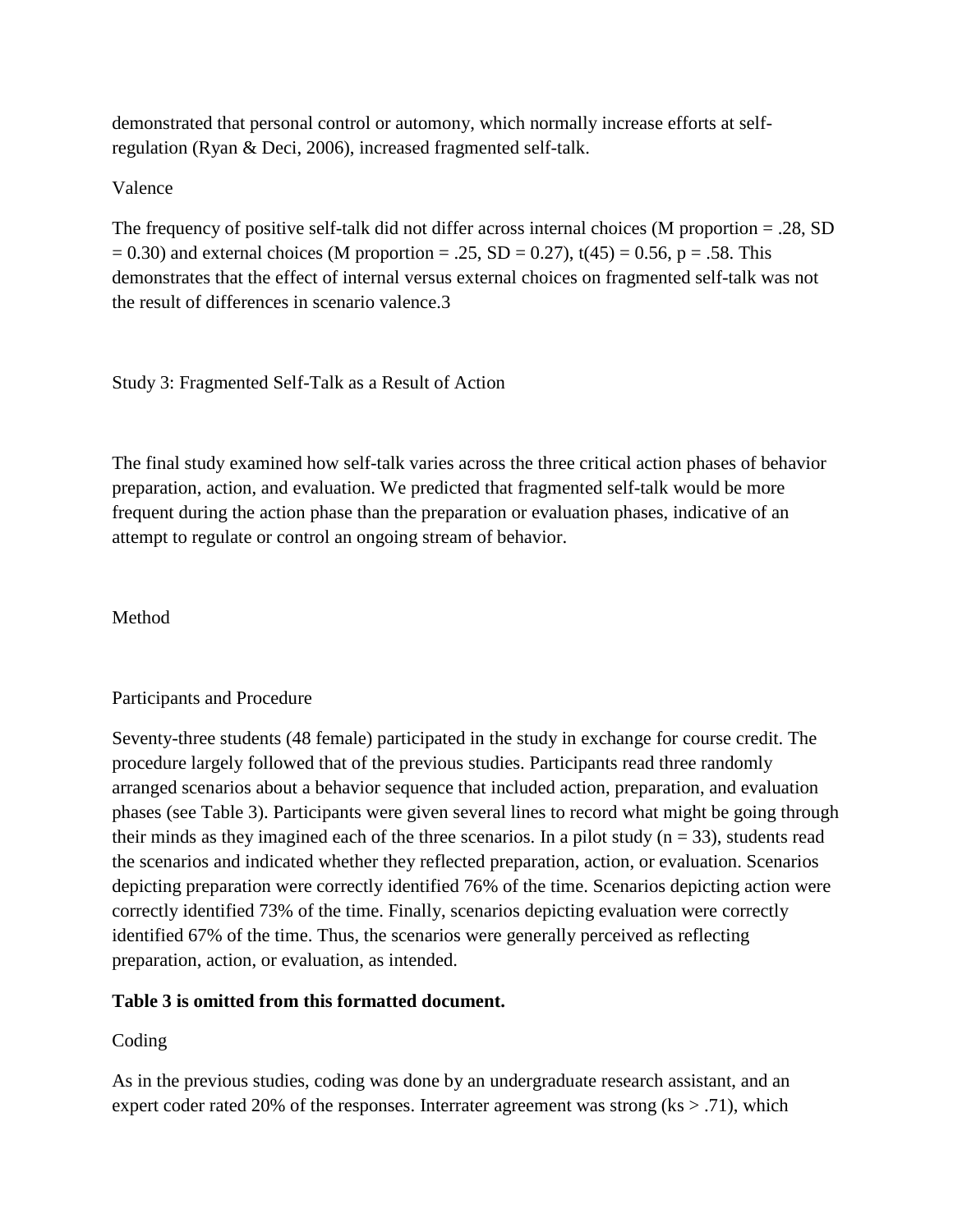validated the use of the undergraduate's coding in the statistical analyses. Also consistent with the previous studies, we calculated mean proportions for the pronominal person, type, and valence of self-talk.

Results and Discussion

#### Self-Fragmentation

The proportion of statements that explicitly referenced the self as You significantly varied across the three phases,  $F(2, 144) = 4.01$ ,  $p = .02$ . Second-person references were more frequent in the action phase (M proportion = .07,  $SD = 0.17$ ) than in either the preparation phase (M proportion  $= .04$ , SD  $= 0.13$ ), t(72)  $= 2.16$ , p  $= .03$ , or the evaluation phase (M proportion  $= .04$ , SD  $= 0.13$ ),  $t(72) = 2.35$ ,  $p = .02$ . However, the preparation and evaluation phase did not significantly differ in terms of second-person references,  $t(72) = 0.42$ ,  $p = .67$ .

Similarly, the use of the imperative significantly varied across conditions,  $F(2, 144) = 48.79$ , p < .001. As predicted, the imperative form was substantially more frequent in the action phase (M proportion = .10,  $SD = 0.11$ ) than in the preparation (M proportion = .02,  $SD = 0.05$ ), t(72) = 7.54,  $p < .001$ , and evaluation phase (M proportion = .01, SD = 0.03),  $t(72) = 7.33$ ,  $p < .001$ . Less importantly, the imperative was somewhat more frequent in the preparation phase than in the evaluation phase,  $t(72) = 2.45$ ,  $p = .02$ .

Finally, proportions indexing the use of You and the imperative were significantly correlated in response to action ( $r = .57$ ,  $p < .001$ ) but not preparation ( $r = .12$ ,  $p = .30$ ) or evaluation ( $r = .14$ ,  $p = .23$ ). This finding suggests that use of the second person and the imperative co-occur in response to action, yet remain independent during preparation and evaluation. In conclusion, Study 3 demonstrated that fragmented self-talk in the form of second-person statements and direct commands using the imperative were most frequent during the action phase. These findings are consistent with the hypothesis that fragmented self-talk accompanies behavior regulation.

#### Valence

Self-talk valence significantly varied across the three conditions,  $F(2, 144) = 15.29$ ,  $p < .001$ . Self-talk was more positive in the preparation (M proportion  $= .34$ , SD  $= 0.28$ ) than action phase (M proportion = .18, SD = 0.16),  $t(72) = 4.67$ ,  $p < .001$ . Self-talk was also more positive in the preparation than evaluation phase (M proportion = .21, SD = 0.19),  $t(72) = 3.85$ , p < .001. Action and evaluation phases did not significantly differ,  $t(72) = 1.34$ ,  $p = .18$ . The pattern of results for self-talk valence is clearly different than that observed in fragmented self-talk. Therefore,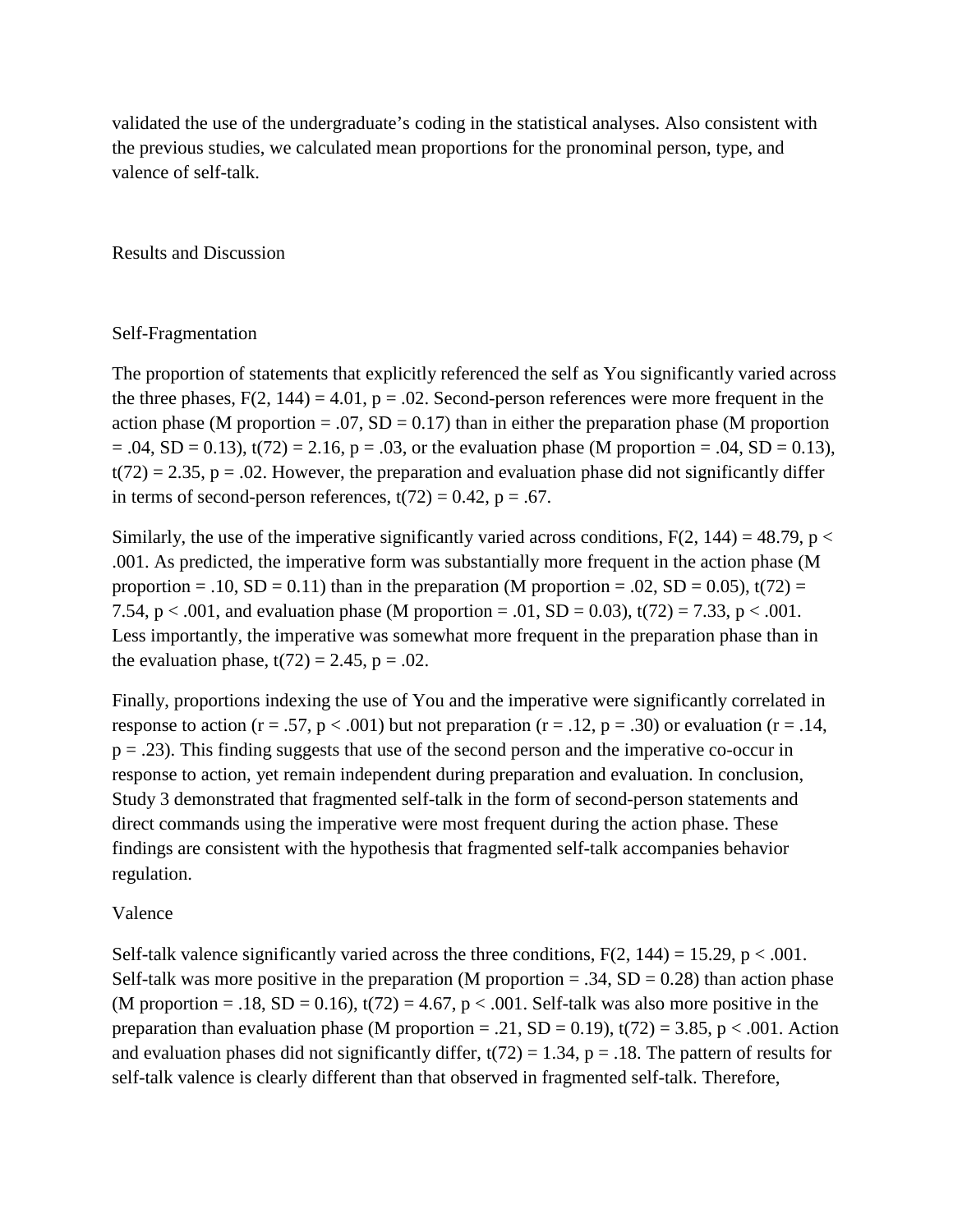differences across conditions in fragmented self-talk cannot be attributed to differences in scenario valence.4

General Discussion

Self-talk has fascinated scholars for decades (Hardy, 2006; Vygotsky, 1934/1987), yet few studies have examined the triggers and functions of self-talk (Fields, 2002; Vicente & Manrique, 2011). In three studies, we explored whether people engage in a splitting of the mind by referring to themselves as You and commanding themselves as if they were commanding another person, in contexts that require explicit self-guidance. Study 1 demonstrated that fragmented self-talk is more prevalent in response to negative events than positive events. Study 2 showed that selffragmentation is heightened when people make autonomous rather than externally constrained choices. Study 3 showed that fragmented self-talk is more frequent during activity than behavior planning and evaluation. Finally, in each of the studies, use of You and the imperative cooccurred in situations requiring self-control, yet remained more independent in other contexts. Altogether, the current research shows that fragmented self-talk arises when self-control is required, and therefore serves a behavior regulation function.

Moreover, these studies indicate that people assume multiple identities when speaking with themselves. That is, the self can be fragmented into an I and a You, and this tendency may be especially prevalent in contexts requiring self-regulation. Such findings are consistent with recent work showing that self-talk can activate brain regions associated with both self and otheroriented cognition (Longe et al., 2010), as well as regions associated with both speaking and listening (McGuire et al., 1996). Thus, the human capability for language, which allows for the manipulation of others, can also provide a mechanism through which people consciously control themselves. Although previous research has documented that the grammatical structure of selftalk influences behavior change (Hart & Albarracín, 2009; Senay et al., 2010), our work uniquely demonstrates that people spontaneously use fragmented self-talk in situations that call for behavior change. Thus, our findings speak to the self-determined nature of self-talk, its situational flexibility, and motivational function.

One limitation of the current research was that we measured projected self-talk rather than actual self-talk. Additional research is needed to examine whether people's intuitions about what they would say to themselves in different settings approximate what they actually say to themselves. Another limitation was the use of third-person scenarios where participants imagined the behavior of another person rather than themselves. Third-person scenarios were selected to prevent participants from being primed with I and You while reading the scenarios. However, the downside to this approach is that self-talk may have been influenced by individual differences in perspective taking and empathy, which may not influence self-talk in everyday experience.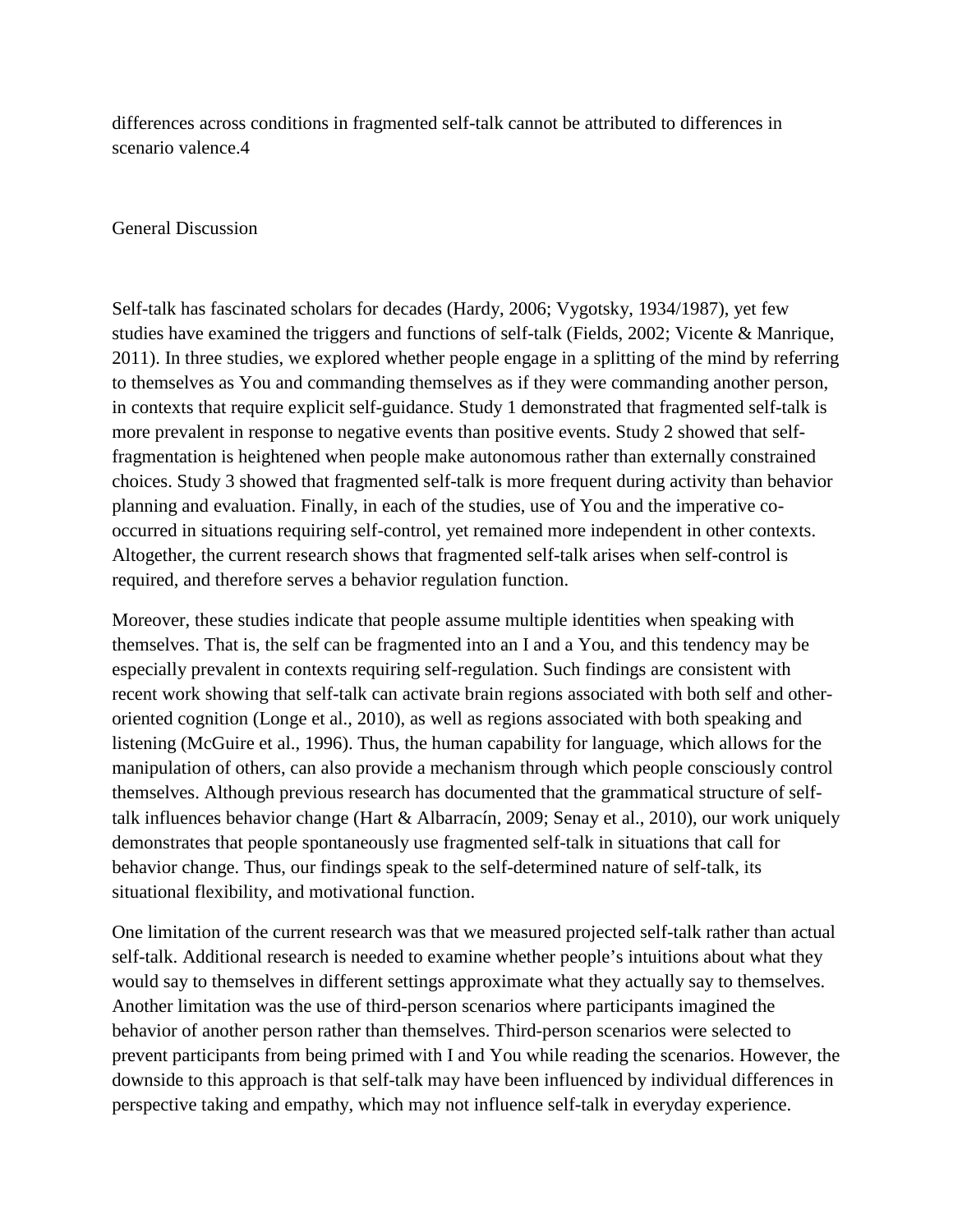To our knowledge, only one previous study examined the influence of contextual factors on selftalk (Oliver, Markland, Hardy, & Petherick, 2008). Explicit second-person (You) references were not more frequent in autonomy-supportive than controlled settings. However, manipulations of autonomy-support not only increase autonomy but also increase perceptions of meaning, the sense that one's emotions are being acknowledged, and positive affect (see Deci, Eghrari, Patrick, & Leone, 1994). The current research, therefore, is the first to isolate the independent effects of autonomy, event negativity, and action on fragmented self-talk.

The present research raises several questions worthy of future investigation. For example, research could examine whether self-encouragement in the second-person form (You can do it) improves behavior and emotion regulation relative to self-encouragement in the first-person form (I can do it). Second-person statements may be more effective given that early in life, commands are provided externally by caregivers, and these commands become internalized and rehearsed as children develop (Vygotsky, 1934/1987). Future studies are also needed to examine whether individual differences in self-talk frequency (Brinthaupt et al., 2009) and self-consciousness (Fenigstein, Scheier, & Buss, 1975) influence the use of fragmented self-talk. Existing evidence shows that depressed and narcissistic people use more self-referencing words during interviews than their nondepressed and nonnarcissistic counterparts (Fast & Funder, 2010). Future work could determine whether depression and narcissism also moderate the use of fragmented selftalk. Finally, future research is needed to examine precisely to whom people are talking when they address themselves in the second person. Are they speaking to internalized representations of parents, significant others, or some other figure? Investigating when people fragment their self-concept into two distinct characters, as they did in the current studies, should complement our understanding of the exciting dynamic of self-talk.

#### Article Notes

Declaration of Conflicting Interests The author(s) declared no potential conflicts of interest with respect to the research, authorship, and/or publication of this article.

Funding The author(s) disclosed receipt of the following financial support for the research, authorship, and/or publication of this article: This research was facilitated by grants from the National Institutes of Health (K02-MH01861, R01-NR08325).

#### **Notes**

1. Students in pilot studies read the scenarios and indicated the degree to which they required self-control (e.g., Stacey has control over what happens to her at the party) on 1 (strongly disagree) to 7 (strongly agree) scales. As anticipated, negative events  $(M = 4.98, SD = 1.40)$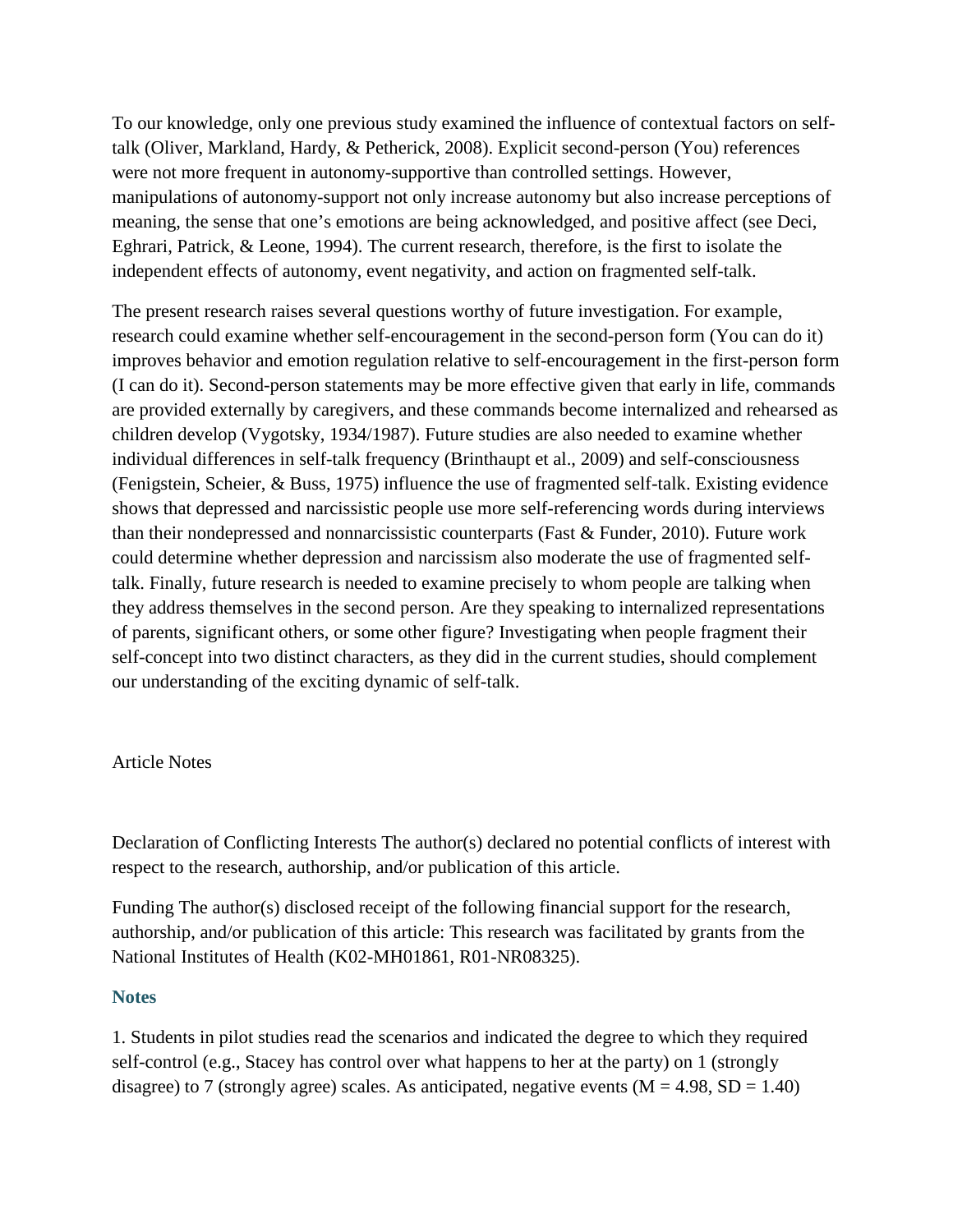were perceived as requiring more self-control than positive events  $(M = 3.18, SD = 1.29)$ , t(35) = 7.30,  $p < .001$ . Autonomous choices (M = 5.41, SD = 0.63) were perceived as requiring more self-control than externally constrained choices ( $M = 4.75$ ,  $SD = 0.70$ ),  $t(21) = 3.92$ ,  $p = .001$ . Finally, action ( $M = 5.56$ ,  $SD = 0.93$ ) was perceived as requiring more self-control than preparation (M = 3.97, SD = 1.02), t(20) = 5.81, p < .001, and evaluation (M = 4.89, SD = 1.45),  $t(20) = 1.96$ ,  $p = .06$ .

2. Participants generated more words in response to negative  $(M = 98.7, SD = 30.9)$  than positive scenarios ( $M = 92.1$ ,  $SD = 28.6$ ),  $t(47) = 2.80$ ,  $p = .007$ . Similarly, participants generated more self-statements in response to negative ( $M = 18.1$ ,  $SD = 5.8$ ) than positive scenarios ( $M = 15.6$ ,  $SD = 5.4$ ),  $t(47) = 5.14$ ,  $p < .001$ . The influence on number of words and statements was not predicted but is consistent with greater attention to negative than positive events (Baumeister et al., 2001; Rozin & Royzmen, 2001).

3. Participants generated slightly more words in response to external  $(M = 111.2, SD = 35.7)$ than internal choices ( $M = 103.9$ ,  $SD = 37.6$ ),  $t(45) = 2.16$ ,  $p = .04$ . However, participants did not generate more self-statements in response to external  $(M = 17.7, SD = 5.7)$  than internal choices  $(M = 17.2, SD = 7.1)$ ,  $t(45) = 1.18$ ,  $p = .24$ . These analyses were exploratory and thus received no further consideration.

4. The total number of words used significantly varied across conditions,  $F(2, 144) = 56.94$ ,  $p <$ .001. The preparation phase ( $M = 109.9$ ,  $SD = 45.8$ ) produced more words than the action phase  $(M = 86.8, SD = 37.0)$ ,  $t(72) = 9.23$ ,  $p < .001$ , and the evaluation phase  $(M = 86.9, SD = 43.5)$ ,  $t(72) = 8.56$ , p < .001. Action and evaluation phases did not differ significantly from each other,  $t(72) = 0.42$ ,  $p = .97$ . Additionally, the total number of statements used significantly varied across conditions, F(2, 144) = 56.94, p < .001. The preparation phase (M = 17.1, SD = 7.3) produced more statements than the action phase ( $M = 16.1$ ,  $SD = 7.4$ ),  $t(72) = 3.16$ ,  $p = .002$ , and the evaluation phase ( $M = 15.0$ ,  $SD = 7.5$ ),  $t(72) = 5.52$ ,  $p < .001$ . The action phase produced more statements than the evaluation phase,  $t(72) = 3.24$ ,  $p = .002$ .

#### **Bios**

Ethan Zell is an assistant professor of psychology at the University of North Carolina at Greensboro. His research focuses on the self, social cognition, and motivation.

Amy Beth Warriner is a psychology graduate student at McMaster University. Her research focuses on social cognition and language use.

Dolores Albarracín is a professor of psychology at the University of Illinois at Urbana-Champaign. Her research focuses on social cognition, attitudes, and goals.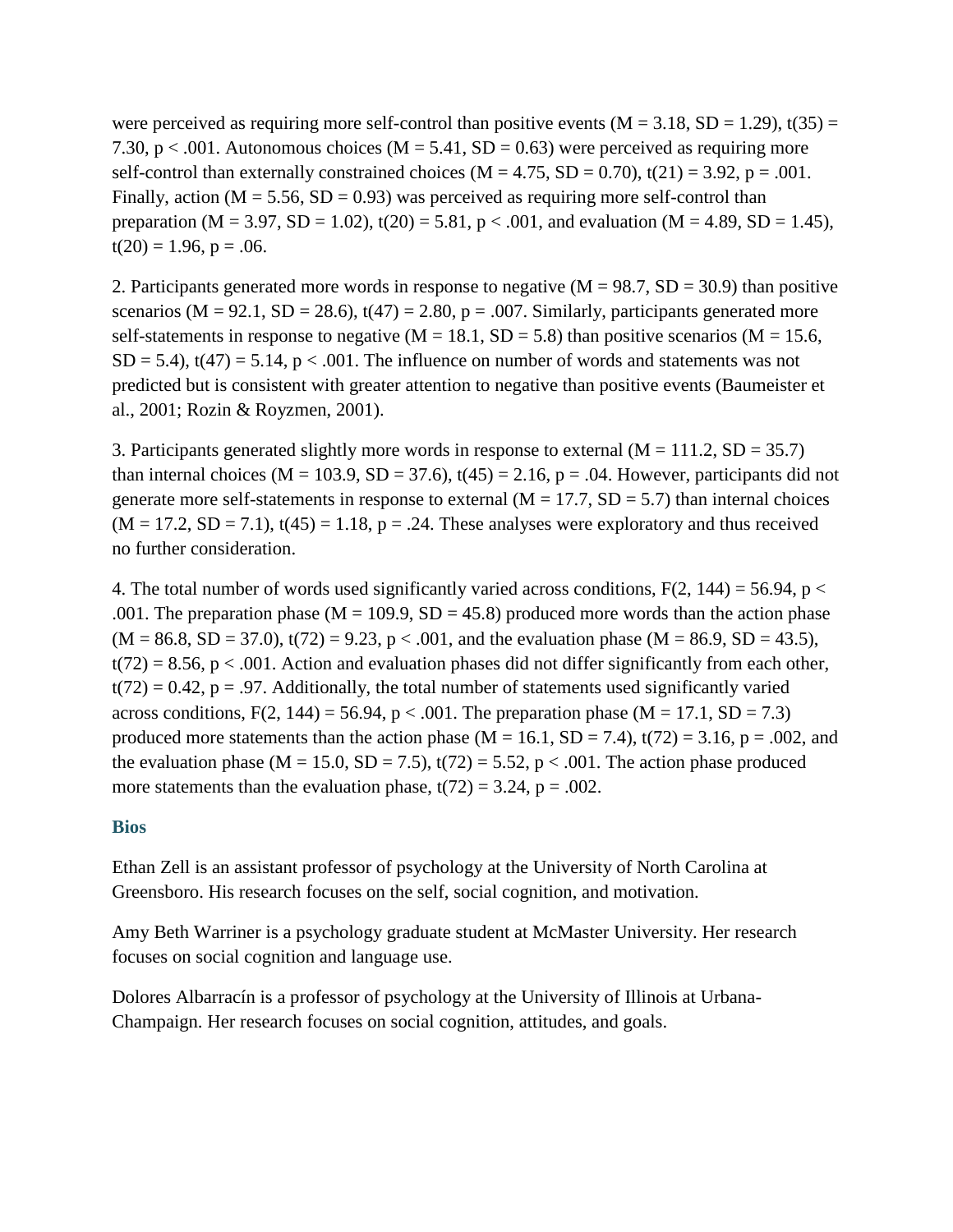## **References**

Baumeister R. F., Bratslavsky E., Finkenauer C., Vohs K. D. (2001). Bad is stronger than good. Review of General Psychology, 5, 323–370. doi:10.1037//1089-2680.5.4.323

Brinthaupt T. M., Hein M. B., Kramer T. E. (2009). The self-talk scale: Development, factor analysis, and validation. Journal of Personality Assessment, 91, 82–92. doi:10.1080/00223890802484498

Giorgi A., Fisher W. F., Von Eckartsberg R. Cloonan T. F. (1971). Experiential and behavioral aspects of decision-making. In Giorgi A., Fisher W. F., Von Eckartsberg R. (Eds.), Duquesne studies in phenomenological psychology (Vol. 1, pp. 112–131). Pittsburgh, PA: Duquesne University Press.

Deci E. L., Eghrari H., Patrick B. C., Leone D. (1994). Facilitating internalization: The selfdetermination theory perspective. Journal of Personality, 62, 119–142.

Fast L., Funder D. (2010). Gender differences in the correlates of self-referent word use: Authority, entitlement, and depressive symptoms. Journal of Personality, 78, 313–348. doi:10.1111/j.1467-6494.2009.00617.x

Fenigstein A., Scheier M. F., Buss A. H. (1975). Public and private self-consciousness: Assessment and theory. Journal of Consulting and Clinical Psychology, 43, 522–527. doi:10.1037/h0076760

Fernyhough C., Fradley E. (2005). Private speech on an executive task: Relations with task difficulty and task performance. Cognitive Development, 20, 103–120. doi:10.1016/j.cogdev.2004.11.002

Fields C. (2002). Why do we talk to ourselves? Journal of Experimental and Theoretical Artificial Intelligence, 14, 255–272. doi:10.1080/09528130110112303

Freud S. (1927). The ego and the Id. London, England: Hogarth Press.

Hardy J. (2006). Speaking clearly: A critical review of the self-talk literature. Psychology of Sport & Exercise, 7, 81–97. doi:10.1016/j.psychsport.2005.04.002

Hart W., Albarracín D. (2009). What I was doing vs. what I did: Verb aspect influences memory and future actions. Psychological Science, 20, 238–244. doi:10.1111/j.1467-9280.2009.02277.x

Hatzigeorgiadis A., Zourbanos N., Galanis E., Theodorakis Y. (2011). Self-talk and sports performance: A meta-analysis. Perspectives on Psychological Science, 6, 348–356. doi:10.1177/1745691611413136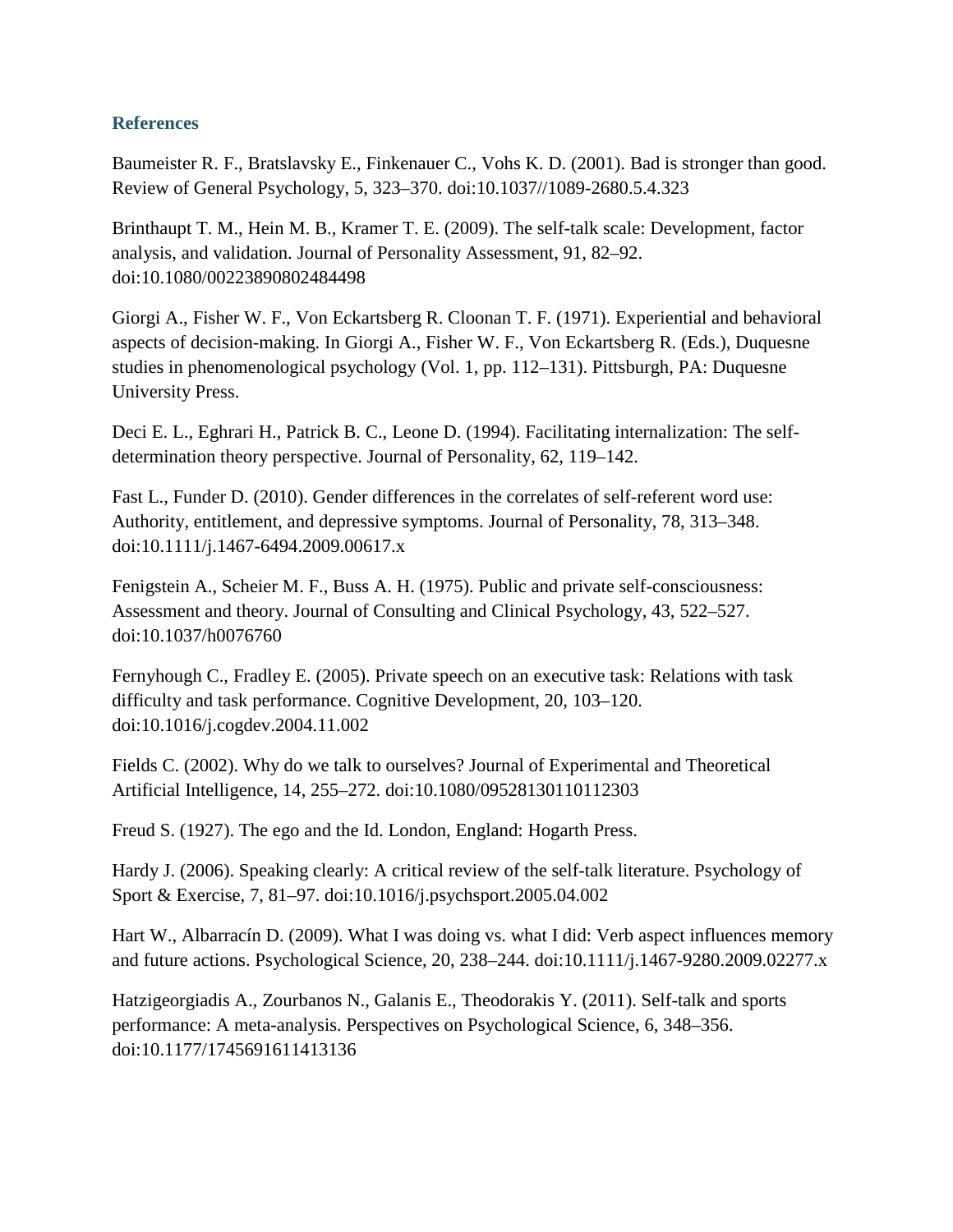Heavey C. L., Hurlburt R. T. (2008). The phenomena of inner experience. Consciousness and Cognition, 17, 798–810. doi:10.1016/j.concog.2007.12.006

Longe O., Maratos F. A., Gilbert P., Evans G., Volker F., Rockliff H., Rippon G. (2010). Having a word with yourself: Neural correlates of self-criticism and self-reassurance. NeuroImage, 49, 1849–1856. doi:10.1016/j.neuroimage.2009.09.019

McGuire P. K., Silbersweig D. A., Murray R. M., David A. S., Frackowiak R. S., Frith C. D. (1996). Functional anatomy of inner speech and auditory verbal imagery. Psychological Medicine, 26, 29–38.

Meichenbaum D. (1977). Cognitive behavior modification: An integrative approach. New York, NY: Plenum Press.

Oliver E., Markland D., Hardy J., Petherick C. (2008). The effects of autonomy-supportive versus controlling environments on self-talk. Motivation and Emotion, 32, 200–212. doi:10.1007/s11031-008-9097-x

Oppenheim G. M., Dell G. S. (2010). Motor movement matters: The flexible abstractness of inner speech. Memory & Cognition, 38, 1147–1160. doi:10.3758/MC.38.8.1147

Rozin P., Royzman E. B. (2001). Negativity bias, negativity dominance, and contagion. Personality and Social Psychology Review, 5, 296–320. doi:10.1207/S15327957PSPR0504\_2

Ryan R. M., Deci E. L. (2006). Self-regulation and the problem of human autonomy: Does psychology need choice, self-determination, and will? Journal of Personality, 74, 1557–1585. doi:10.1111/j.1467-6494.2006.00420.x

Senay I., Albarracín D., Noguchi K. (2010). Motivating goal-directed behavior through introspective self-talk: The role of the interrogative form of simple future tense. Psychological Science, 21, 499–504. doi:10.1177/0956797610364751

Tullett A. M., Inzlicht M. (2010). The voice of self-control: Blocking the inner voice increases impulsive responding. Acta Psychologica, 135, 252–256. doi:10.1016/j.actpsy.2010.07.008

Vicente A., Manrique F. M. (2011). Inner speech: Nature and functions. Philosophy Compass, 6, 209–219. doi:10.1111/j.1747-9991.2010.00369.x

Rieber R. W., Carton A. S. Vygotsky L. S. (1987). Thinking and speech. In Rieber R. W., Carton A. S. (Eds.), The collected works of L. S. Vygotsky (Vol. 1, pp. 37–285). New York, NY: Plenum (Original work published 1934).

Winsler A., Fernyhough C., Montero I. Winsler A. (2009). Still talking to ourselves after all these years: A review of current research on private speech. In Winsler A., Fernyhough C.,